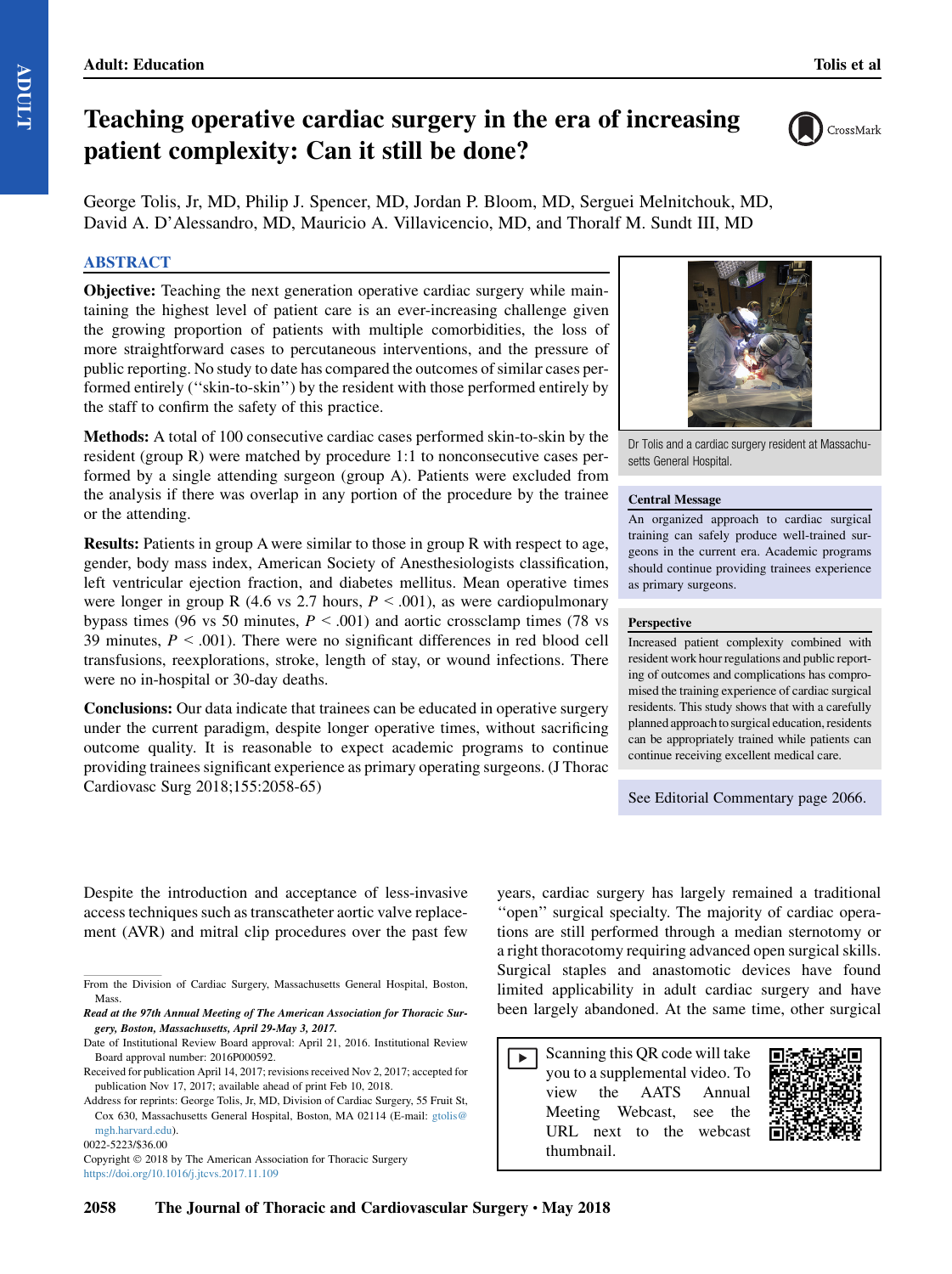# Abbreviations and Acronyms

| ACC- | $=$ aortic crossclamp |  |
|------|-----------------------|--|
|      |                       |  |

- $AVR =$ aortic valve replacement
- $CABG =$  coronary artery bypass grafting
- $CPB =$  cardiopulmonary bypass
- $MVR$  = mitral valve replacement<br> $STS$  = Society of Thoracic Surg
- $=$  Society of Thoracic Surgeons

specialties such as general and vascular surgery have moved toward laparoscopic and endovascular platforms, respectively. As a result of this, in combination with duty hour restrictions, many graduates seek additional training for open operations by means of postgraduate fellowships, while those continuing with cardiac fellowships enter their training with a limited set of open skills. $<sup>1</sup>$  $<sup>1</sup>$  $<sup>1</sup>$ </sup>

Although most open cardiac operations performed today were first described and popularized more than 4 decades ago, the complexity of those operations has increased because more elderly patients with multiple comorbidities are routinely referred for surgery compared with years past. This has temporally coincided with the introduction of extensive outcomes data collection and public reporting, with plans to use these data as a determinant for physician and hospital financial compensation. Complications are heavily scrutinized, and their financial cost is shifted more toward the medical institutions and less toward the insurance companies. Meanwhile, many best-selling publications and national mainstream media outlets appear more eager to cover unsubstantiated stories of inadequate resident supervision coupled with concurrent surgery practices and have arbitrarily linked these practices to poor outcomes for the patients on the basis of individual case reports. As a result, many academic surgeons are reluctant to provide their trainees with the extent of operative experience and autonomy that they received during their own years of training. $<sup>2</sup>$  $<sup>2</sup>$  $<sup>2</sup>$  Finally, many medical</sup> students and general surgery residents choose not to pursue a career in cardiothoracic surgery given the negative image created around the field and the training process in particular. $1,3,4$ 

Several studies have demonstrated the safety of providing trainees with an adequate operative experience. $5-7$  Although some of these studies have looked at specific types of operations such as off-pump revascularization or have documented the progress of resident learning as demonstrated by a decrease in the time it takes a trainee to perform a certain task, none of them have routinely provided robust data about the degree of trainee independence. $8-10$ The majority of these studies do not comment on attending/ resident overlap and have not systematically examined many preoperative, perioperative, and postoperative

parameters. $11-13$  The purpose of this study was to compare postoperative outcomes of 2 similar surgical patient cohorts whose operations were performed entirely by an attending surgeon or by a physician in training. By doing so, we hoped to determine if the inefficiencies associated with resident training affect clinical outcomes and to further drill down on appropriate patient selection for resident training. We think that observing residents operating skin-to-skin is the ultimate assessment of competency and readiness for surgical practice (Video 1).

# MATERIALS AND METHODS

## Patient Selection and Data Collection

This study was approved by the Partners Human Research Committee's Institutional Review Board for human research to meet ethical and legal requirements. From July 2014 to December 2016, Dr Tolis completed a total of 642 pump cases, either as teaching surgeon or primary surgeon. The breakdown of these cases is as follows: isolated coronary artery bypass grafting (CABG) (321), isolated AVR (84), isolated mitral valve replacement (MVR) (8), AVR/CABG (64), MVR/CABG (3), AVR/MVR (4), mitral valve repair (12), mitral valve repair/CABG (17), and other (129). A prospective longitudinal database was created capturing comprehensive data for all patients undergoing cardiac operations by Dr Tolis at our institution. Consecutive cases done skin-to-skin by the resident surgeon during the study period with attending supervision were matched by specific operative procedure 1:1 with cases done skin-to-skin by the same attending surgeon. A 1:1 matching was achieved once the resident cases reached a total of 100. Because we collected our data prospectively, in almost all categories there were fewer attending alone cases, necessitating the attending to perform several cases in each category himself to achieve equal numbers in all categories and eventually achieve 1:1 matching with the resident alone cases. All cases were performed at the Massachusetts General Hospital main campus.

# Training

The cardiothoracic training program at the Massachusetts General Hospital consists of both rotating general surgery residents and full-time cardiothoracic residents who have completed general surgery training. All cases done skin-to-skin by resident surgeons were done so by the 8 full-time cardiothoracic residents who rotated with Dr Tolis during the study period. Of the 8 residents, 4 performed skin-to-skin cases during both full years of their training, whereas the other 4 only performed skin-to-skin cases during the second year of their training.

Before being allowed to perform an operation skin-to-skin, the residents had displayed competency in performing each individual step of the operation during the earlier part of their training (eg, opening, harvesting conduits, cannulating, constructing distal and proximal anastomoses). This had been significantly enhanced after adoption of the ''apprenticeship model,'' which we implemented in our program in 2013, where a resident would be assigned to a specific attending for a 2- to 3-month block to increase the level of responsibility allowed to the resident and enhance the resident's experience.

# **Definitions**

Cases were considered skin-to-skin if the operating surgeon completed each of the following steps of the operation from the right side of the operating table:

# Common steps.

- 1. Opening of skin, soft tissues, sternum, and pericardium.
- 2. Cannulation for cardiopulmonary bypass (CPB).
- 3. Placement of aortic crossclamp (ACC).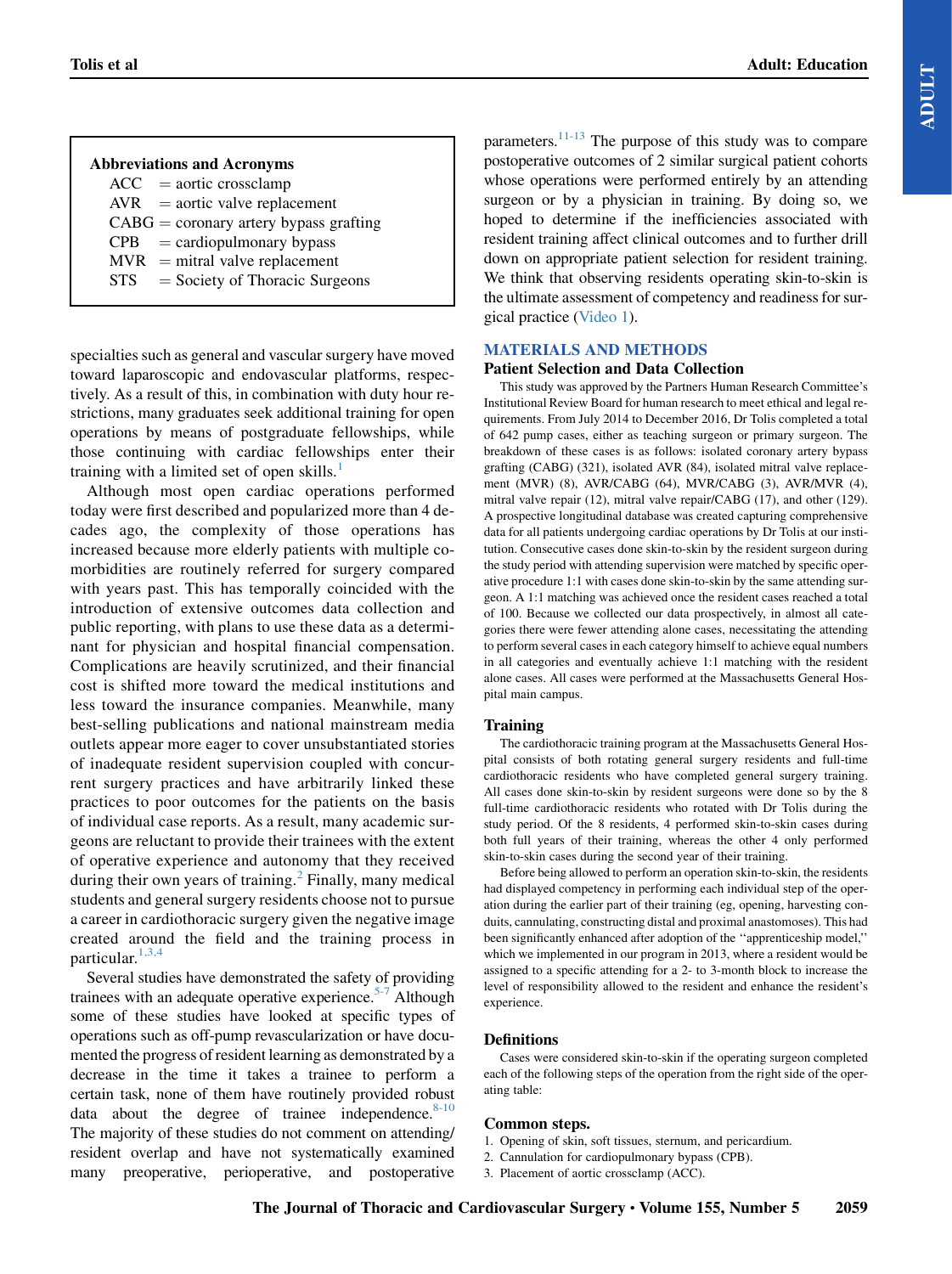

VIDEO 1. Dr George Tolis discussing a brief overview of the Massachusetts General Hospital study on teaching residents operative cardiac surgery. Video available at: [http://www.jtcvsonline.org/article/S0022-](http://www.jtcvsonline.org/article/S0022-5223(18)30068-0/fulltext) [5223\(18\)30068-0/fulltext](http://www.jtcvsonline.org/article/S0022-5223(18)30068-0/fulltext).

- 4. Completion of the procedure specific steps (below).
- 5. Decannulation and separation from CPB.
- 6. Achieving hemostasis and closure of sternum, soft tissues, and skin.

#### CABG-specific steps.

- 1. Harvesting the arterial conduit(s).
- 2. Identification, dissection, and opening of coronary arteries.
- 3. Completion of both proximal and distal anastomoses for every bypass graft.

## AVR/MVR-specific steps.

- 1. Performing the aortotomy/atriotomy.
- 2. Resection/reconstruction of native valve.
- 3. Placing every annular suture.
- 4. Tying every knot.
- 5. Closing the aortotomy/atriotomy.

If the attending surgeon had to intervene and complete one of these steps, the case was excluded from our analysis. There were several cases that were intended to be resident cases but were converted to mixed (attending and resident cases) because the attending surgeon had to intervene at some point during the operation. Typical reasons that this scenario would take place were (1) dense pericardial adhesions making cannulation and identification of coronary arteries difficult, (2) excess annular calcium in a mitral or AVR procedure necessitating attending involvement, (3) leaking of a distal or proximal anastomosis requiring taking down the anastomosis and reconstructing it, or (4) distorted anatomy of the heart and great vessels making it technically difficult to perform a standard cannulation. All these cases were considered ''mixed'' cases (both attending and resident involvement) and were not included in this study. During our original analysis of the data, we did not identify any complications in these cases (eg, death, stroke, wound infection) that we could directly attribute to this ''conversion.''

There are cases that become "mixed" or even "attending only" simply because of timing issues (eg, starting late in the day, need to complete>2 cases in 1 day) even though they could be easily done entirely by a trainee. When this happened, these cases were not included in this study even though in many of them the bulk of the case was done by the resident. We decided to keep a strict definition of a "resident" case to eliminate any ''judgment'' issues as to what constitutes a resident case.

#### Statistical Analysis

All statistical analysis was performed with Stata/SE 12.1 (StataCorp, LP, College Station, Tex). Continuous data, which were normally distributed, were expressed as means with standard deviations, and non-normally distributed data were expressed as medians with interquartile ranges. Categoric data were expressed as numbers and percentages. Student  $t$  test or Wilcoxon ranksum tests were used where appropriate for continuous variables, and the chisquare test was used where appropriate for categoric variables. All tests were performed 2 sided. Normality of the data was assessed using histograms, skewness, kurtosis, or the Shapiro–Wilk test.

## **RESULTS**

A total of 200 cardiac surgery cases were analyzed, which were performed between July 2014 and December 2016. A total of 100 consecutive cases performed by the resident were matched 1:1 with 100 nonconsecutive cases performed by the attending surgeon (G.T.) during the same time interval. Within that timeframe, the attending surgeon performed a total of 642 cases. One case performed by the resident (isolated tricuspid valve repair) could not be matched with an equivalent attending case and was excluded from the study. Of note, that patient made an uneventful recovery.

## Preoperative Characteristics

The preoperative characteristics of the patients in the attending and resident groups are shown in [Table 1.](#page-3-0) There were no statistically significant differences in age, sex, body mass index, American Society of Anesthesiologists score, left ventricular ejection fraction, or diabetes mellitus. Patients in the attending group had higher Society of Thoracic Surgeons (STS) predicted mortality scores when compared with patients in the resident group (1.55% vs 1.22%,  $P = .04$ ). To determine the cause of this difference, we separately analyzed all variables used to determine the STS score and found it was largely due to differences in 3 predictors: age more than 66 years (64% vs 49%,  $P = .03$ ), use of intra-aortic balloon pump (10% vs 4%,  $P = .1$ ), and case status (elective, 23% vs 39%; urgent, 74% vs 60%; and emergency,  $3\%$  vs  $1\%$ ,  $P = .04$ ). Trainees in the resident group were further along in training than those in the attending group (postgraduate year 7.2 vs 5.7,  $P < .001$ ). This is not surprising given that the more senior level residents are entrusted with and expected to perform the technical aspects of the operation, albeit under supervision.

# Types of Operations

The operative details and cases are shown in [Table 2.](#page-3-0) The caseload included isolated CABG procedures including 2-vessel CABG ( $n = 34$ ), 3-vessel CABG ( $n = 34$ ),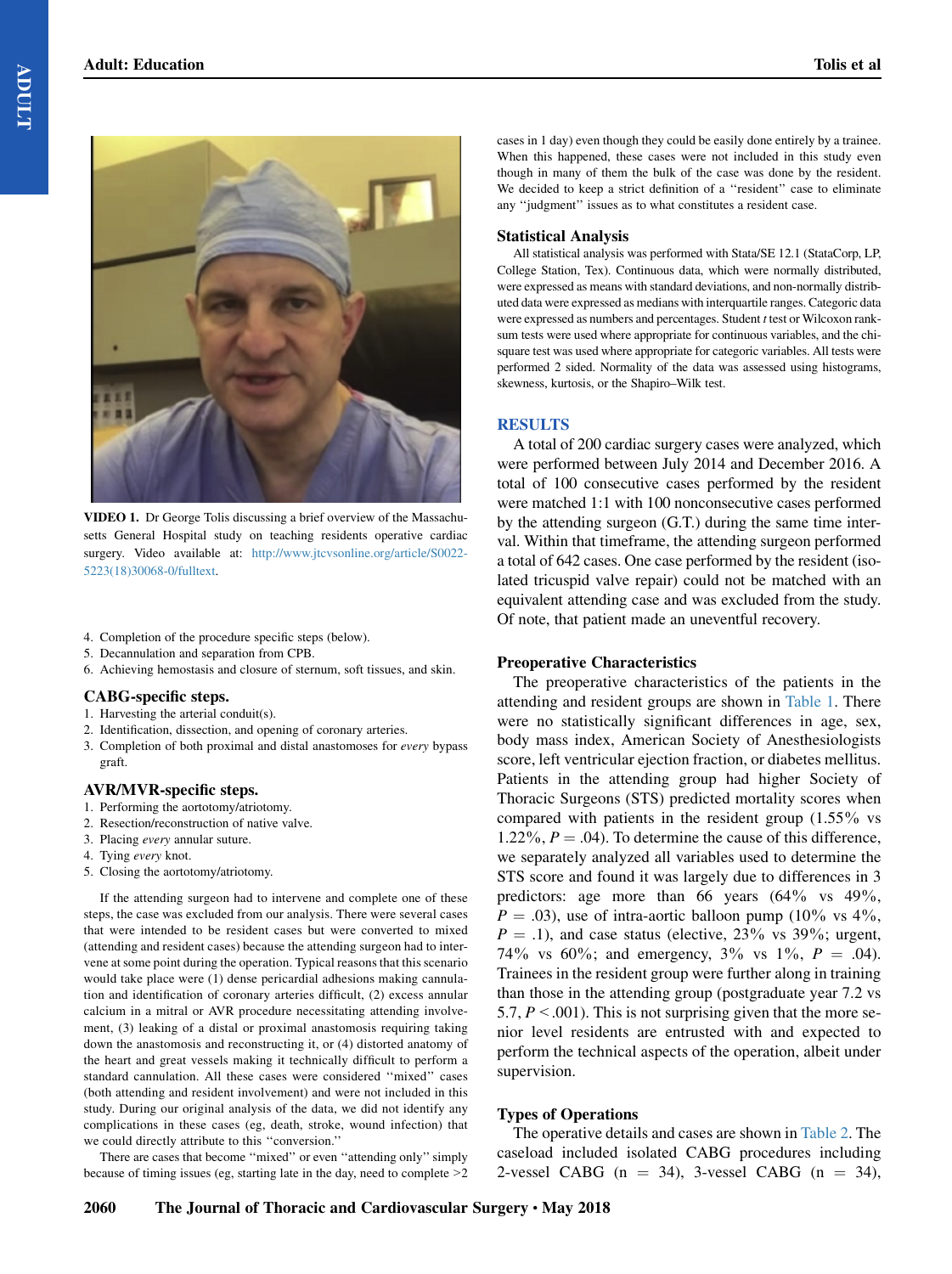|                          | <b>Attending</b> | <b>Resident</b> |                  |
|--------------------------|------------------|-----------------|------------------|
|                          | surgeon          | surgeons        | $\boldsymbol{P}$ |
| <b>Variable</b>          | $(n = 100)$      | $(n = 100)$     | value            |
| Age (y) Mean, SD         | 69.2 (10.4)      | 67(9.3)         | $\cdot$          |
| Range                    | 43-91            | 47-89           |                  |
| Female no. $(\% )$       | 20(20)           | 19(19)          | .9               |
| BMI $(kg/m2)$ Mean, SD   | 28.6(5.3)        | 29.5(5.7)       | $\cdot$          |
| Range                    | $17.3 - 47.1$    | 18.7-55.2       |                  |
| <b>ASA</b>               |                  |                 |                  |
| Median                   | 3                | 3               | .7               |
| <b>IQR</b>               | $3-4$            | $3 - 4$         |                  |
| Ejection fraction        | 55.9, 13.9       | 58, 12.9        | $\cdot$ 3        |
| (mL/min)                 |                  |                 |                  |
| mean, SD                 |                  |                 |                  |
| Diabetes mellitus        | 30(30)           | 39 (39)         | $\cdot$ .2       |
|                          |                  |                 |                  |
| STS predicted mortality  |                  |                 |                  |
| (9/0)                    |                  |                 |                  |
| Median                   | 1.55             | 1.22            | .04              |
| IQR                      | $0.9 - 3.2$      | $0.5 - 2.2$     |                  |
| IABP no. $(\frac{9}{0})$ | 10(10)           | 4(4)            | $\overline{1}$   |
| Inserted preoperatively  | 9(90)            | 1(25)           | .02              |
| <b>Inserted</b>          | 1(10)            | 3(75)           | .02              |
| intraoperatively         |                  |                 |                  |
| Inserted                 | $\mathbf{0}$     | $\mathbf{0}$    |                  |
| postoperatively          |                  |                 |                  |
| Age $>66$ (y) no. (%)    | 64(64)           | 49 (49)         | .03              |
| Case status no. $(\% )$  |                  |                 |                  |
| Elective                 | 23(23)           | 39 (39)         | .04              |
| Urgent                   | 74 (74)          | 60(60)          | .04              |
| Emergency                | 3(3)             | 1(1)            | .04              |
| Postgraduate year of     | 5.7, 1.4         | 7.2, 0.7        | < 0.001          |
| trainee Mean, SD         |                  |                 |                  |

<span id="page-3-0"></span>

|                                                               |  |  | TABLE 1. Preoperative characteristics for operations performed |  |  |  |
|---------------------------------------------------------------|--|--|----------------------------------------------------------------|--|--|--|
| skin-to-skin by the attending surgeon or the resident surgeon |  |  |                                                                |  |  |  |

TABLE 2. Operative details of operations performed skin-to-skin by the attending surgeon or the resident surgeon

|                                | <b>Attending</b><br>surgeon | <b>Resident</b><br>surgeons | P       |
|--------------------------------|-----------------------------|-----------------------------|---------|
| <b>Variable</b>                | $(n = 100)$                 | $(n = 100)$                 | value   |
| Procedures                     |                             |                             |         |
| $CABG \times 2$ no.            | 34                          | 34                          |         |
| $CABG \times 3$ no.            | 34                          | 34                          |         |
| $CABG \times 4$ no.            | 10                          | 10                          |         |
| $CABG \times 5$ no.            | $\overline{4}$              | $\overline{4}$              |         |
| AVR no.                        | 10                          | 10                          |         |
| AVR/CABG no.                   | 7                           | 7                           |         |
| $MVR/CARG \times 3$ no.        | 1                           | 1                           |         |
| Operative time (h) Mean,       | 2.7, 0.6                    | 4.6, 1                      | < 0.001 |
| <b>SD</b>                      |                             |                             |         |
| Range                          | $1.6 - 4.7$                 | $2.8 - 8.5$                 |         |
| CPB time (min)                 |                             |                             |         |
| Median                         | 50                          | 96                          | < 0.01  |
| IQR                            | $41 - 60$                   | $75 - 110$                  |         |
| ACC time (min)                 |                             |                             |         |
| Median                         | 39                          | 78                          | < 0.001 |
| <b>IQR</b>                     | 30-49                       | 57-93                       |         |
| $pRBC$ transfusion no. $(\% )$ | 17(17)                      | 12(12)                      | .3      |

CABG, Coronary artery bypass grafting; AVR, aortic valve replacement; MVR, mitral valve replacement; SD, standard deviation; CPB, cardiopulmonary bypass; IQR, interquartile range; ACC, aortic crossclamp; pRBC, packed red blood cells.

CABG  $\times$  4 3.3 versus 5.4 ( $P < .001$ ), CABG  $\times$  5 3.7 versus 5.8 ( $P = .02$ ), AVR 2.2 versus 3.9 ( $P < .001$ ), AVR/CABG 3.5 versus 5.8 ( $P = .04$ ), and MVR/CABG  $\times$  3 3.6 versus 5.8 ( $P = .3$ ). The CPB times for the attending surgeon versus the resident groups were CABG  $\times$  2 38 versus 69 minutes ( $P < .001$ ), CABG  $\times$  3 50 versus 97 minutes  $(P < .001)$ , CABG  $\times$  4 63 versus 113 minutes ( $P < .001$ ), CABG  $\times$  5 83 versus 144 minutes ( $P = .02$ ), AVR 59 versus 104 minutes ( $P < .001$ ), AVR/CABG 91 versus 122 minutes  $(P = .003)$ , and MVR/CABG  $\times$  3 86 versus 140 minutes  $(P = .3)$ . A similar trend was seen for ACC times with CABG  $\times$  2 28 versus 53 minutes (P < .001), CABG  $\times$  3 40 versus 78 minutes ( $P < .001$ ), CABG  $\times$  4 52 versus 95 minutes ( $P < .001$ ), CABG  $\times$  5 70 versus 115 minutes  $(P = .02)$ , AVR 47 versus 89 minutes  $(P < .001)$ , AVR/ CABG 78 versus 103 minutes ( $P = .003$ ), and MVR/ CABG  $\times$  3 68 versus 140 ( $P = .3$ ).

## Postoperative Outcomes/Complications

Length of stay was equivalent between the groups at a median of 6 days. There were 4 cerebrovascular accidents, 2 in each group. We had 5 superficial incisional wound infections (requiring antibiotics or incision and drainage), 3 in the attending group and 2 in the resident group ( $P = .7$ ), and 1 deep sternal wound infection in the attending group (requiring sternal debridement and pectoralis flap)  $(P = .3)$ . The patient requiring a flap was a 68-year-old woman with uncontrolled diabetes and a nonhealing

#### SD, Standard deviation; BMI, body mass index; ASA, American Society of Anesthesiologists; IQR, interquartile range; STS, Society of Thoracic Surgeons; IABP, intraaortic balloon pump.

4-vessel CABG ( $n = 10$ ), and 5-vessel CABG ( $n = 4$ ) in each group. There were 10 isolated AVRs, 7 AVR/CABG operations, and 1 MVR/CABG  $\times$  3 operation in each group. Table 2 demonstrates this breakdown and the differences in total operative time (2.7 vs 4.6 hours,  $P < .001$ ), CPB times (50 vs 96 minutes,  $P < .001$ ), and ACC times (39 vs 78 minutes,  $P \leq .001$ ).

# Operative Details

As demonstrated in [Figure 1](#page-4-0) and [Table 3,](#page-4-0) operations performed by the attending surgeon were significantly shorter in total operative time, CPB time, and ACC time than the operations performed by resident surgeons. Intraoperative blood product use was not different between groups. Total operative time in hours were CABG  $\times$  2 2.3 versus 3.9  $(P < .001)$ , CABG  $\times$  3 2.7 versus 4.8  $(P < .001)$ ,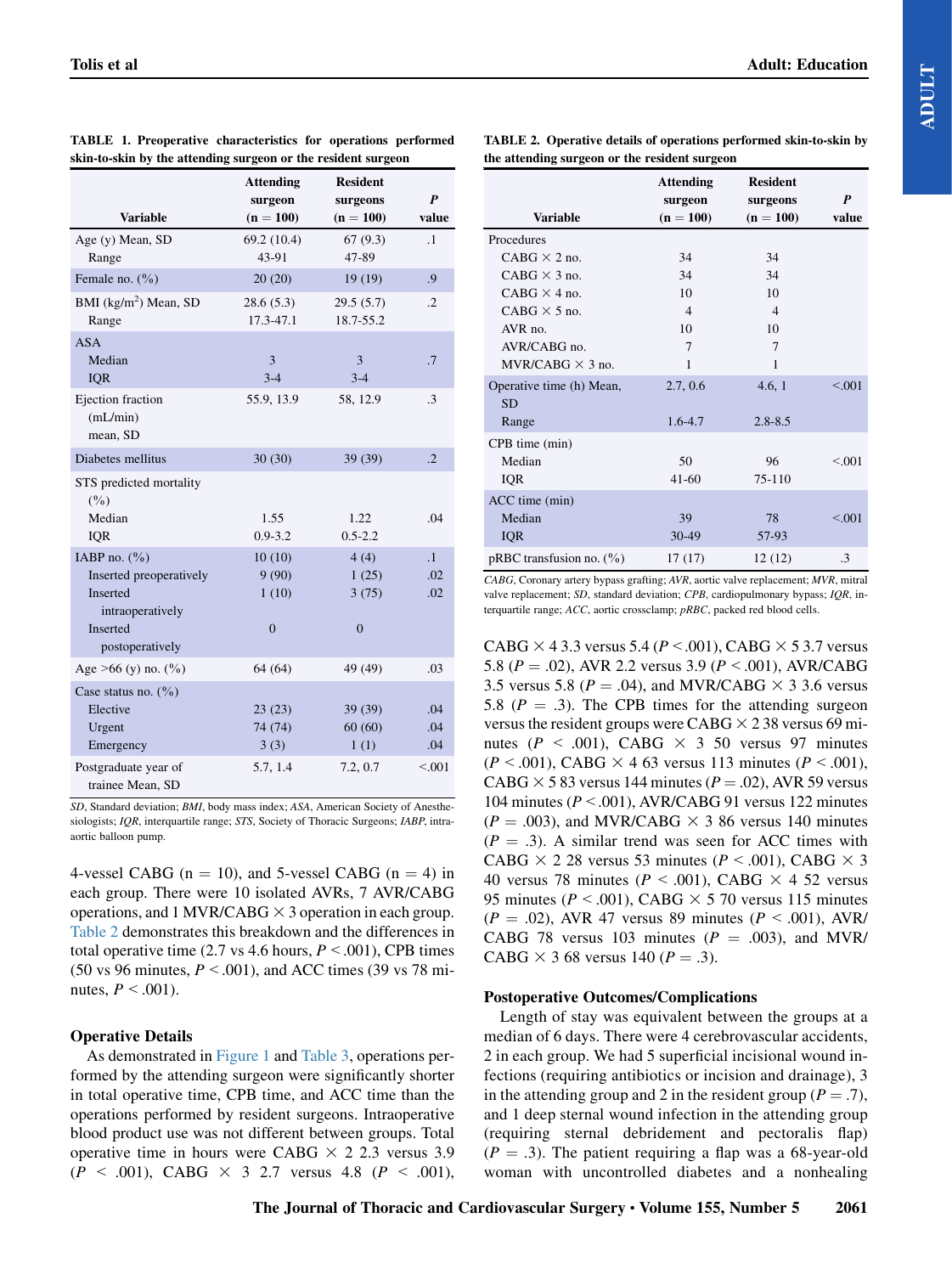<span id="page-4-0"></span>

FIGURE 1. Comparison of CPB time and aortic crossclamp time between resident and attending groups. CABG, Coronary artery bypass grafting; AVR, aortic valve replacement; MVR, mitral valve replacement.

lower-extremity wound who needed urgent revascularization for unstable angina. Three patients required reoperations within 24 hours for postoperative bleeding, 2 in the attending group and 1 in the resident group ( $P = .6$ ). There were 9 readmissions within 30 days in the attending group and no readmissions in the resident group ( $P = .002$ ) ([Table 4](#page-5-0)).

TABLE 3. Procedure-specific results of operations performed skin-toskin by the attending surgeon or the resident surgeon

|                           | <b>Attending</b> | <b>Resident</b> | P         |
|---------------------------|------------------|-----------------|-----------|
|                           | surgeon          | surgeon         | value     |
| Operative time (h) Median |                  |                 |           |
| ( IQR)                    |                  |                 |           |
| $CABG \times 2$           | $2.3(2-2.7)$     | $3.9(3.8-4.5)$  | < 0.001   |
| $CABG \times 3$           | $2.7(2.5-2.9)$   | $4.8(4.4-5.4)$  | < 0.001   |
| $CABG \times 4$           | $3.3(2.9-3.6)$   | $5.4(5.1-6.4)$  | < 0.001   |
| $CABG \times 5$           | $3.7(3.2-4.3)$   | $5.8(5.4-6.3)$  | .02       |
| <b>AVR</b>                | $2.2(2-2.3)$     | $3.9(3.5-4.3)$  | < 0.001   |
| <b>AVR/CABG</b>           | $3.5(2.8-3.6)$   | $5.8(3.6-6.4)$  | .04       |
| $MVR/CABG \times 3$       | 3.6              | 5.8             | $\cdot$ 3 |
| CPB time (min) Median     |                  |                 |           |
| ( IQR)                    |                  |                 |           |
| $CABG \times 2$           | $38(33-41)$      | $69(64-76)$     | < 0.001   |
| $CABG \times 3$           | $50(46-54)$      | $97(87-104)$    | < 0.001   |
| $CABG \times 4$           | $63(61-65)$      | $113(102-142)$  | < 0.001   |
| $CABG \times 5$           | 83 (79-95)       | 144 (136-151)   | .02       |
| <b>AVR</b>                | $59(52-60)$      | $104(100-124)$  | < 0.001   |
| AVR/CABG                  | 91 (78-96)       | 122 (113-154)   | .003      |
| $MVR/CABG \times 3$       | 86               | 140             | $\cdot$ 3 |
| ACC time (min) Median     |                  |                 |           |
| ( IQR)                    |                  |                 |           |
| $CABG \times 2$           | $28(25-30)$      | 53 (49-57)      | < 0.001   |
| $CABG \times 3$           | 40 (37-43)       | 78 (66-87)      | < 0.001   |
| $CABG \times 4$           | $52(50-55)$      | $95(85-122)$    | < 0.001   |
| $CABG \times 5$           | 70 (66-79)       | 115 (103-122)   | .02       |
| <b>AVR</b>                | 47 (40-49)       | 89 (84-100)     | < 0.001   |
| AVR/CABG                  | 78 (63-80)       | 103 (96-133)    | .003      |
| $MVR/CABG \times 3$       | 68               | 140             | $\cdot$ 3 |

IQR, Interquartile range; CABG, coronary artery bypass grafting; AVR, aortic valve replacement; MVR, mitral valve replacement; CPB, cardiopulmonary bypass; ACC, aortic crossclamp.

#### DISCUSSION

The findings of this study demonstrate that cardiothoracic residents in a busy academic center were offered a solid operative experience as primary surgeons without compromising the quality of care delivered to patients. Resident training required a significant time commitment by the attending staff as demonstrated by the near doubling of the CPB and crossclamp times, as well as the overall duration of the operations.

This analysis is unique when compared with previously published reports. This study is the first in the literature to compare postoperative outcomes of 2 case-matched groups of patients undergoing a variety of open cardiac operations performed entirely (''skin-to-skin'') by an attending surgeon or by a trainee under attending supervision. By excluding any case in which even minimal crossover of operative responsibilities between trainee and attending took place, we eliminated any ambiguity about what constitutes ''doing a case,'' which can be interpreted in many ways and removed a major confounding factor that may bias our conclusions when it comes to comparing outcomes between the 2 groups.

During this 30-month interval, the attending surgeon performed 625 cases. The residents performed 100 cases, 16% of the attending's total operative volume. Another 213 cases  $(34\%)$  were done by the attending skin-to-skin, with the remaining 312 cases (50%) performed by both. The usual reasons why the attending would perform a case skin-to-skin were case complexity (eg, poor targets, small and heavily calcified aortic root), acuity or presence of comorbidities, lack of an appropriate assistant (eg, physician assistant, nurse practitioner), patient/family request, or late start time.

The preoperative characteristics of the 2 groups demonstrate that the attending group was more likely to include older and sicker patients, as well as patients requiring an urgent/emergency operation or intra-aortic balloon pump support. In addition, the postgraduate year of the trainee had a statistically significant impact on the attending's decision to allow the trainee to perform the operation. It should not be surprising that there was intentional bias built into the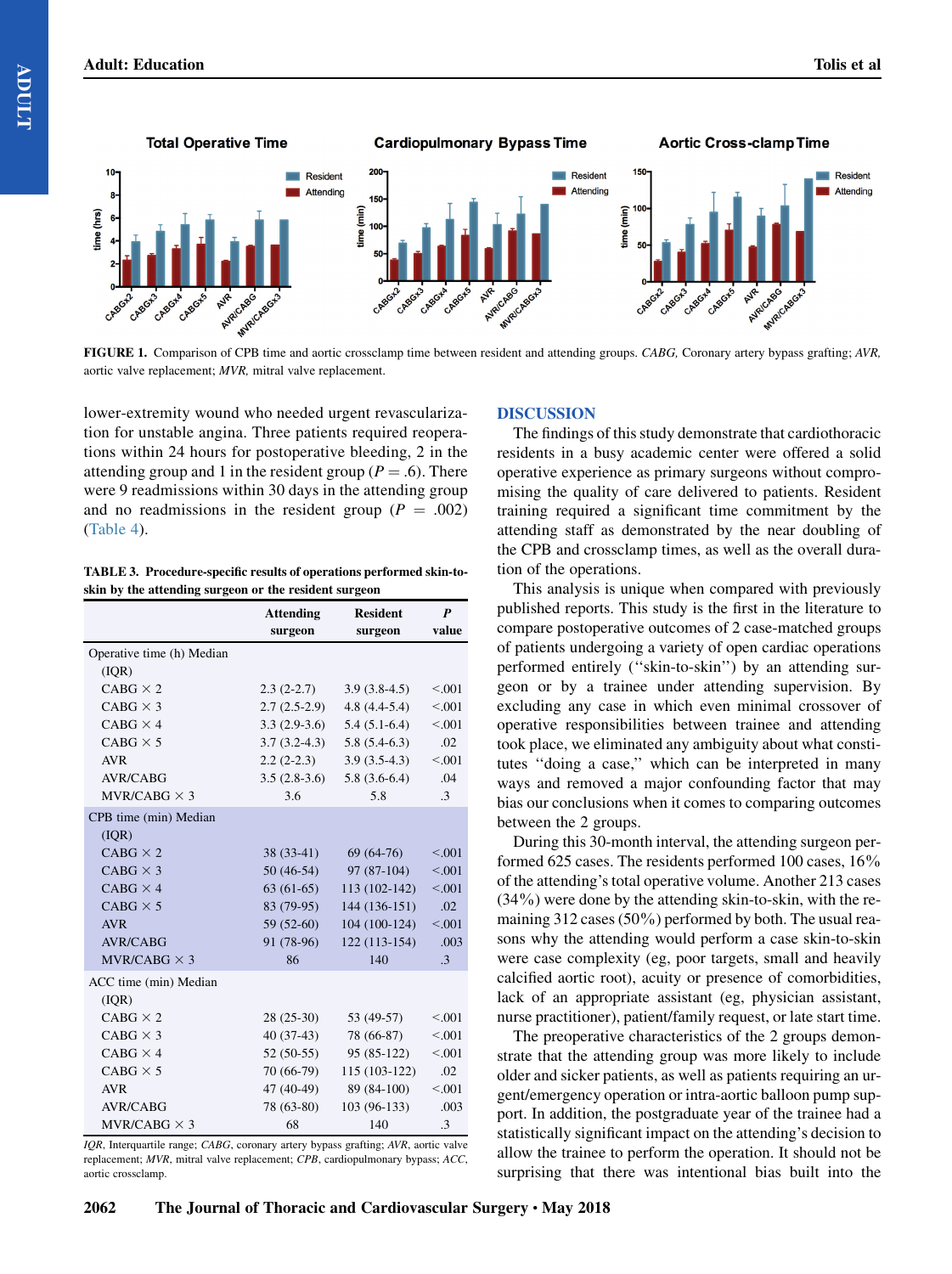|                                | <b>Attending</b><br>surgeon | <b>Resident</b><br>surgeons |                        |
|--------------------------------|-----------------------------|-----------------------------|------------------------|
| <b>Variable</b>                | $(n = 100)$                 | $(n = 100)$                 | P value                |
| CVA no. $(\%$ )                | 2(2)                        | 2(2)                        | 1                      |
| Superficial STWI no. $(\% )$   | 3(3)                        | 2(2)                        | .7                     |
| Deep STWI no. $(\% )$          | 1(1)                        | $\Omega$                    | $\cdot$ 3              |
| Re-catheterization no. $(\% )$ | 1(1)                        | 2(2)                        | .6                     |
| Reoperation no. $(\% )$        | 2(2)                        | 1(1)                        | .6                     |
| LOS(d)                         |                             |                             |                        |
| Median                         | 6                           | 6                           | $\cdot$ <sup>8</sup> . |
| <b>IQR</b>                     | $5 - 8$                     | $5 - 7$                     |                        |
| Readmission no. $(\% )$        | 9(9)                        | $\Omega$                    | .002                   |
| 30-d mortality no. $(\% )$     | $\theta$                    | $\Omega$                    |                        |

<span id="page-5-0"></span>TABLE 4. Postoperative results of operations performed skin-to-skin by the attending surgeon or the resident surgeons

CVA, Cerebrovascular accident; STWI, sternal wound infection; LOS, length of stay; IQR, interquartile range.

process of delegating cases to the trainees. With excellent patient care being our primary goal, we tried to identify a low-risk group in which the inefficiencies related to the residents being the primary operators would not affect the postoperative outcomes.

The bias of directing more complicated cases to the attending is further suggested by the remarkable difference in the number of 30-day readmissions, with the attending group having 9 such events compared with no readmissions in the resident group. Although the 2 groups superficially appear similar, the attending group clearly included more complicated patients whose care required further hospitalizations after the initial discharge.

Despite longer operative, CPB, and ACC times in the resident group, clinical outcomes were similar. Although there is ample evidence in the literature that longer operations lead to more complications and worse outcomes, our analysis suggests that in a carefully selected group of patients, these effects can be mitigated, thus making it possible to provide the trainees with an excellent operative educational experience, without sacrificing clinical outcome quality. However, it should be stressed that the low event rate of some of these negative outcomes may not be detected in our study; it is possible that with a larger patient cohort, differences in complication rates between the 2 groups may have surfaced. $14$ 

Although there was bias in the case selection, with lower STS score cases directed to the residents, we never attempted to allow a resident to perform an entire high complexity case with no attending involvement. Such cases may still be excellent vehicles for resident education by allowing the resident to perform specific steps (opening a redo sternotomy, sewing in a patch on a postinfarction ventricular septal defect, or finding coronary targets on a hostile epicardium) or general steps that do not prolong pump time or ischemia time

(cannulating, harvesting conduits), but they require very active attending surgeon involvement and are generally not safe to be delegated to the resident as a skin-to-skin case.

This study reinforces the fact that there is a cost to educating residents. Academic cardiac surgeons must spend more hours in the hospital when resident training in the operating room is part of their teaching responsibilities. Yet, the government-sponsored insurers do not have any provisions, such as a procedure code modifier, that direct more federal funds to the centers that provide this invaluable service to future generations of surgeons, leaving it up to the individual institutions and departments to recognize the contribution to resident education by internally redirecting funds to the surgeons who provide this service.

We recognize that we could have included more cases in our sample had we relaxed the ''skin-to-skin'' rule. However, we thought that this would open the door to multiple interpretations as to what it means for a resident to ''do the case.'' We certainly believe that although a skin-to-skin case is the culmination of the residents' experience, the bulk of their training comes from many more cases that residents are involved in during their training, which are split between the attending and the resident.

## Study Limitations

There are several limitations to this study that may render our conclusions not applicable to other clinical settings. First and foremost, our effort to provide residents with superb training is supported by the institution, with nursing and ancillary staff willing and expected to work late into the day and accept the inefficiencies associated with our training philosophy. One may also argue that we have not looked at the specific issue of resident autonomy, because in all the resident cases the attending surgeon was always present for the critical parts of the operation, as recommended by the Commonwealth of Massachusetts Department of Health and mandated by our institutional policy.

Another limitation is the very nature of our comparison groups: We are comparing outcomes of a group of 8 residents with those of a single attending physician. Evaluating a more heterogeneous group of surgeons would have certainly added more power to our conclusions, but unfortunately we did not have the level of detailed data required for such an analysis from other staff members in our group. In addition, we acknowledge that the statistical power to detect a modest but important difference in poor outcomes is limited by our sample size  $(n = 200)$ . We further acknowledge that no conclusions can be made about an individual resident's performance given the relatively small number of cases done by each trainee.

Last, but certainly not least, we are very fortunate to have in our ranks a highly selective group of residents who come from our general surgery program and other premier training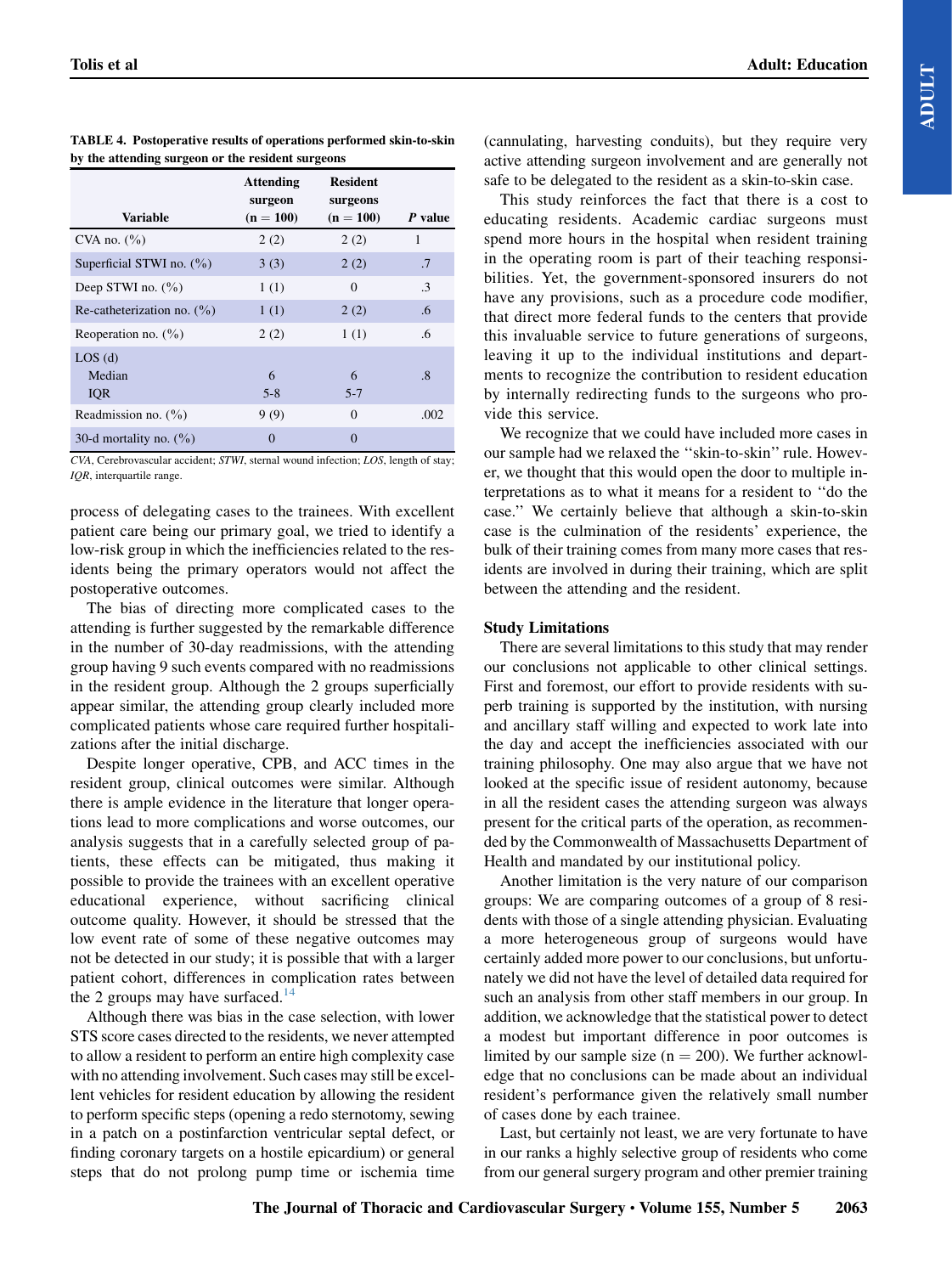<span id="page-6-0"></span>programs in the United States. Their attitude toward patient care, attention to detail, and drive to excel are second to none. Whether this aggressive attitude toward resident participation in the operating room can be applied across all training programs is certainly up for debate.

#### **CONCLUSIONS**

Resident training and education are complicated endeavors that have to be approached in a systematic way. They require a significant mental frame and time commitment from the attending staff, which may not translate into commensurate financial compensation. Still, the academic attending physician needs to approach the training strategy for each case with the same intensity and thoroughness as the preoperative clinical strategy (eg, choice of incision, conduits, types of prostheses). Despite all the external factors that are often used as excuses to justify the more limited operative experience that residents receive today when compared with years past, we think that with a systematic approach to training that includes careful preoperative planning, insistence on intraoperative technical excellence, and meticulous myocardial protection and postoperative care, current residents can receive hands-on training that is equal to, if not better than, the training that previous generations of cardiac surgeons have received.

## Webcast  $(\triangle)$

You can watch a Webcast of this AATS meeting presentation by going to: [https://aats.blob.core.windows.net/media/](https://aats.blob.core.windows.net/media/17AM/2017-05-03/RM302-304/05-03-17_Room302-304_0818_Tolis.mp4) [17AM/2017-05-03/RM302-304/05-03-17\\_Room302-304\\_](https://aats.blob.core.windows.net/media/17AM/2017-05-03/RM302-304/05-03-17_Room302-304_0818_Tolis.mp4) [0818\\_Tolis.mp4](https://aats.blob.core.windows.net/media/17AM/2017-05-03/RM302-304/05-03-17_Room302-304_0818_Tolis.mp4).



## Conflict of Interest Statement

Authors have nothing to disclose with regard to commercial support.

#### References

- 1. [Moffatt-Bruce SD, Ross P, Williams TE. American board of thoracic surgery ex](http://refhub.elsevier.com/S0022-5223(18)30068-0/YMTC12488_sref1)[amination: fewer graduates, more failures.](http://refhub.elsevier.com/S0022-5223(18)30068-0/YMTC12488_sref1) J Thorac Cardiovasc Surg. 2014;147: [1464-9.](http://refhub.elsevier.com/S0022-5223(18)30068-0/YMTC12488_sref1)
- 2. [Ohye RG, Jaggers JJ, Sade RM. Must surgeons in training programs allow resi](http://refhub.elsevier.com/S0022-5223(18)30068-0/YMTC12488_sref2)[dents to operate on their patients to satisfy board requirements?](http://refhub.elsevier.com/S0022-5223(18)30068-0/YMTC12488_sref2) Ann Thorac Surg. [2016;101:18-23](http://refhub.elsevier.com/S0022-5223(18)30068-0/YMTC12488_sref2).
- 3. [Vaporciyan AA, Reed CE, Erikson C, Dill MJ, Carpenter AJ, Guleserian KJ, et al.](http://refhub.elsevier.com/S0022-5223(18)30068-0/YMTC12488_sref3) [Factors affecting interest in cardiothoracic surgery: survey of North American](http://refhub.elsevier.com/S0022-5223(18)30068-0/YMTC12488_sref3) general surgery residents. [J Thorac Cardiovasc Surg](http://refhub.elsevier.com/S0022-5223(18)30068-0/YMTC12488_sref3). 2009;137:1054-62.
- 4. [Chitwood WR, Spray TL, Feins RH, Mack MJ. Mission critical: thoracic surgery](http://refhub.elsevier.com/S0022-5223(18)30068-0/YMTC12488_sref4) [education reform.](http://refhub.elsevier.com/S0022-5223(18)30068-0/YMTC12488_sref4) Ann Thorac Surg. 2008;86:1061-2.
- 5. [Bakaeen FG, Dhaliwal AS, Chu D, Bozkurt B, Tsai P, LeMaire SA, et al. Does the](http://refhub.elsevier.com/S0022-5223(18)30068-0/YMTC12488_sref5) [level of experience of residents affect outcomes of coronary artery bypass sur](http://refhub.elsevier.com/S0022-5223(18)30068-0/YMTC12488_sref5)gery? Ann Thorac Surg[. 2009;87:1127-34](http://refhub.elsevier.com/S0022-5223(18)30068-0/YMTC12488_sref5).
- 6. [Haan CK, Milford-Beland S, O'Brien S, Mark D, Dullum M, Ferguson TB, et al.](http://refhub.elsevier.com/S0022-5223(18)30068-0/YMTC12488_sref6) [Impact of residency status on perfusion times and outcomes for coronary artery](http://refhub.elsevier.com/S0022-5223(18)30068-0/YMTC12488_sref6) [bypass graft surgery.](http://refhub.elsevier.com/S0022-5223(18)30068-0/YMTC12488_sref6) Ann Thorac Surg. 2007;83:2103-10.
- 7. [Raval MV, Wang X, Cohen ME, Ingraham AM, Bentrem DJ, Dimick JB, et al.](http://refhub.elsevier.com/S0022-5223(18)30068-0/YMTC12488_sref7) [The influence of resident involvement on surgical outcomes.](http://refhub.elsevier.com/S0022-5223(18)30068-0/YMTC12488_sref7) J Am Coll Surg. [2011;212:889-98.](http://refhub.elsevier.com/S0022-5223(18)30068-0/YMTC12488_sref7)
- 8. [Baskett RJF, Kalavrouziotis D, Buth KJ, Hirsch GM, Sullivan JAP. Training res](http://refhub.elsevier.com/S0022-5223(18)30068-0/YMTC12488_sref8)[idents in mitral valve surgery.](http://refhub.elsevier.com/S0022-5223(18)30068-0/YMTC12488_sref8) Ann Thorac Surg. 2004;78:1236-40.
- 9. [Yount KW, Yarboro LT, Narahari AK, Ghanta RK, Tribble CG, Kron IL, et al.](http://refhub.elsevier.com/S0022-5223(18)30068-0/YMTC12488_sref9) [Outcomes of trainees performing coronary artery bypass grafting: does resident](http://refhub.elsevier.com/S0022-5223(18)30068-0/YMTC12488_sref9) [experience matter?](http://refhub.elsevier.com/S0022-5223(18)30068-0/YMTC12488_sref9) Ann Thorac Surg. 2017;103:975-81.
- 10. [Murzi M, Caputo M, Aresu G, Duggan S, Angelini GD. Training residents in off](http://refhub.elsevier.com/S0022-5223(18)30068-0/YMTC12488_sref10)[pump coronary artery bypass surgery: a 14-year experience.](http://refhub.elsevier.com/S0022-5223(18)30068-0/YMTC12488_sref10) J Thorac Cardiovasc Surg[. 2012;143:1247-53.e1](http://refhub.elsevier.com/S0022-5223(18)30068-0/YMTC12488_sref10).
- 11. [Soppa G, Yates M, Viviano A, Smelt J, Valencia O, van Besouw JP, et al. Trainees](http://refhub.elsevier.com/S0022-5223(18)30068-0/YMTC12488_sref11) [can learn minimally invasive aortic valve replacement without compromising](http://refhub.elsevier.com/S0022-5223(18)30068-0/YMTC12488_sref11) safety. [Interact Cardiovasc Thorac Surg](http://refhub.elsevier.com/S0022-5223(18)30068-0/YMTC12488_sref11). 2015;20:458-62.
- 12. [Caputo M, Reeves BC, Rogers CA, Ascione R, Angelini GD. Monitoring the per](http://refhub.elsevier.com/S0022-5223(18)30068-0/YMTC12488_sref12)[formance of residents during training in off-pump coronary surgery.](http://refhub.elsevier.com/S0022-5223(18)30068-0/YMTC12488_sref12) J Thorac Cardiovasc Surg[. 2014;128:907-15.](http://refhub.elsevier.com/S0022-5223(18)30068-0/YMTC12488_sref12)
- 13. [Caputo M, Chamberlain MH, Ozalp F, Underwood MJ, Ciulli F, Angelini GD.](http://refhub.elsevier.com/S0022-5223(18)30068-0/YMTC12488_sref13) [Off-pump coronary operations can be safely taught to cardiothoracic trainees.](http://refhub.elsevier.com/S0022-5223(18)30068-0/YMTC12488_sref13) [Ann Thorac Surg](http://refhub.elsevier.com/S0022-5223(18)30068-0/YMTC12488_sref13). 2001;71:1215-9.
- 14. [Brown WR, Moody DM, Challa VR, Stump DA, Hammon JW. Longer duration](http://refhub.elsevier.com/S0022-5223(18)30068-0/YMTC12488_sref14) [of cardiopulmonary bypass is associated with greater numbers of cerebral micro](http://refhub.elsevier.com/S0022-5223(18)30068-0/YMTC12488_sref14)emboli. Stroke[. 2000;31:707-13.](http://refhub.elsevier.com/S0022-5223(18)30068-0/YMTC12488_sref14)

Key Words: operative teaching, resident education, skinto-skin

## **Discussion**



Dr S. Melby (St Louis, Mo). Dr Tolis, you and your colleagues are to be congratulated for your efforts in training the next generation of cardiothoracic surgeons and your courage in allowing them to do so, and publishing your results. At my institution, Washington University in St Louis, we also have between 9 and

12 residents at any given time at various stages in their training. Clearly, training residents today is very different and we have different obstacles than what were encountered in past years. Limitations in work hours, like you mentioned, more complex patients, and a change in the perception of what a resident's role should be by the public are all real challenges we encounter in training residents today.

Despite these challenges, you have demonstrated equivalent survival and hospital length of stay and improved bounce-back rates in the face of longer operative times, including longer crossclamp and bypass times in a group of patients who had their surgery done by the residents. This gives training surgeons confidence that we can patiently allow residents to do cases safely, with the caveat being that these need to be selected cases that are appropriate for the resident, as you mentioned.

I have a couple of questions that might help us understand how you and your colleagues dealt with the intraoperative challenges that inevitably arise while training residents. How many